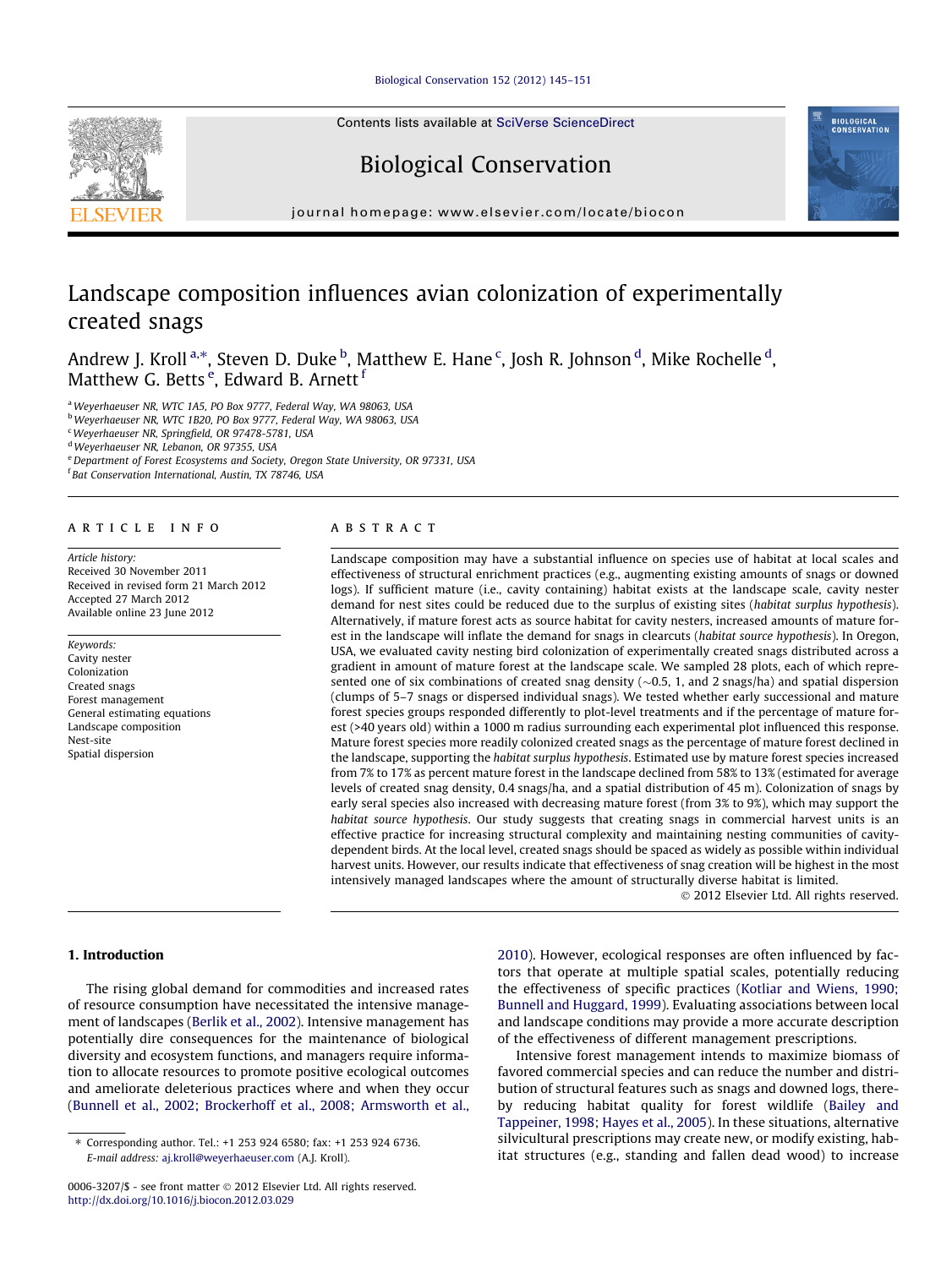retention of native wildlife populations [\(Chambers et al., 1997;](#page-5-0) [Walter and Maguire, 2005](#page-5-0)). So-called ''structural enrichment'' ([Rosenvald and Lõhmus, 2008](#page-6-0)) is generally thought to yield positive conservation outcomes and, in some areas, to be critical for maintaining local populations where intensive management has reduced the amount of natural habitat structures ([Franklin et al.,](#page-5-0) [2002; McKenny et al., 2006; Lindenmayer et al., 2010\)](#page-5-0). However, relatively few structural enrichment prescriptions are directed to yield specific ecological outcomes (e.g., increased productivity or survival of a target species), or monitored over long time frames, thereby limiting confidence in their effectiveness [\(Rosenvald and](#page-6-0) [Lõhmus, 2008; Kroll et al., 2012](#page-6-0)).

In addition, research on the interaction between structural enrichment and landscape pattern is an important information need. Management programs only rarely consider landscape pattern ([Boutin and Hebert, 2002; Rosenvald and Lõhmus, 2008\)](#page-5-0). Landscape pattern is not a directed outcome, but rather a cumulative outcome of numerous decisions made at the stand scale by multiple landowners with varying objectives and management regimes [\(Foster et al., 2003; Spies et al., 2007\)](#page-5-0). However, information about population responses to structural enrichment in landscapes that vary in the amount and configuration of habitat that they contain could encourage more efficient implementation of these practices. Landscape composition is known to influence bird species occurrence ([Andrén, 1994; Betts et al., 2006\)](#page-5-0). We expected that this information could provide clear direction about how, where, and, potentially, when structural enrichment will be most effective.

We used an experimental approach to examine response of cavity nesting avian species to structural enrichment at local scales and landscape composition in intensively-managed forest landscapes, Oregon, USA. Specifically, we evaluated whether early seral (ES) and mature forest species (MF) use of created snags is (1) lower in landscapes with large amounts of mature forest because natural snags are not a limiting resource (habitat surplus hypothesis) or (2) higher in landscapes with large amounts of mature forest, as mature forest serves as a source habitat that produces a surplus of individuals to use created snags (habitat source hypothesis) (Fig. 1). We expected that MF species would be more sensitive to landscape composition than ES species due to their increased reliance on mature, multi-canopied forest ([Zarnowitz and Manuwal,](#page-6-0) [1985; Lundquist and Mariani, 1991\)](#page-6-0). Also, we evaluated whether ES and MF species groups responded differently to snag treatments that varied by density (created snags/ha) and spatial distribution (clumped or dispersed) within harvest stands. At this finer scale, we expected that, at a given snag density, dispersed snags would experience a higher level of use as intra-specific territorial dynamics would limit use of closely-spaced snags.

# 2. Methods

## 2.1. Study area

We conducted our study on Weyerhaeuser Company's Calapooya Tree Farm, located on the west slope of the Cascade Mountain Range in Lane and Douglas Counties, Oregon, USA. The study area occurred at the junction of the Western Cascades and Coast Range Physiographic Provinces and was characterized by a maritime climate with wet, mild winters and cool, dry summers (Franklin and Dyrness, 1988). Elevations ranged from 180 m to 1375 m. The study area was dominated by natural and planted stands of Douglas-fir (Pseudotsuga menziesii) but other conifers were present including western hemlock (Tsuga heterophylla) and western redcedar (Thuja plicata). Red alder (Alnus rubra) was abundant in riparian areas. Understory vegetation was typically



Fig. 1. Hypothesized use of created snags by mature forest (gray lines) and early successional (black lines) species groups as a function of percentage of mature forest in the landscape (landscape composition) under the habitat surplus (top) and habitat source (bottom) hypotheses. In general, mature forest species are expected to be more sensitive to landscape composition.

dominated by salmonberry (Rubus spectabilis), thimbleberry (Rubus parviflorus), salal (Gaultheria shallon), huckleberry (Vaccinium spp.), and swordfern (Polystichum munitum). Since the mid 1960s, planted stands have been managed primarily for wood production using intensive high-yield timber practices, including planting of nursery-grown seedlings, fertilization, control of competing deciduous vegetation, precommercial and commercial thinning, and clearcutting on 45–60 year rotations. However, management intensity is not consistent (i.e., practices do not occur on all stands). At the landscape level, conifer forests were interspersed with primary growth and mature 2nd growth stands (aged 40– 330 years old), riparian reserves and other inoperable areas, recent clearcuts, and small gaps associated with streams, topography, and roads.

# 2.2. Experimental design and treatments

We used a completely randomized design with repeated measures [\(Milliken and Johnson, 1992](#page-6-0)) with harvest unit as the experimental unit. The year evaluated was a repeated factor, because snags were evaluated for nesting use in 2008, 2009, and 2010. All scheduled 1997–1999 clearcut harvest units >20 ha and with >50% of the unit available for harvesting with ground-based equipment were considered available for inclusion in the study. Treatments were defined by snag density [expressed as trees per ha (TPH)] and distribution pattern (dispersed versus clumped) ([Fig. 2](#page-2-0)). We subjectively defined three different density levels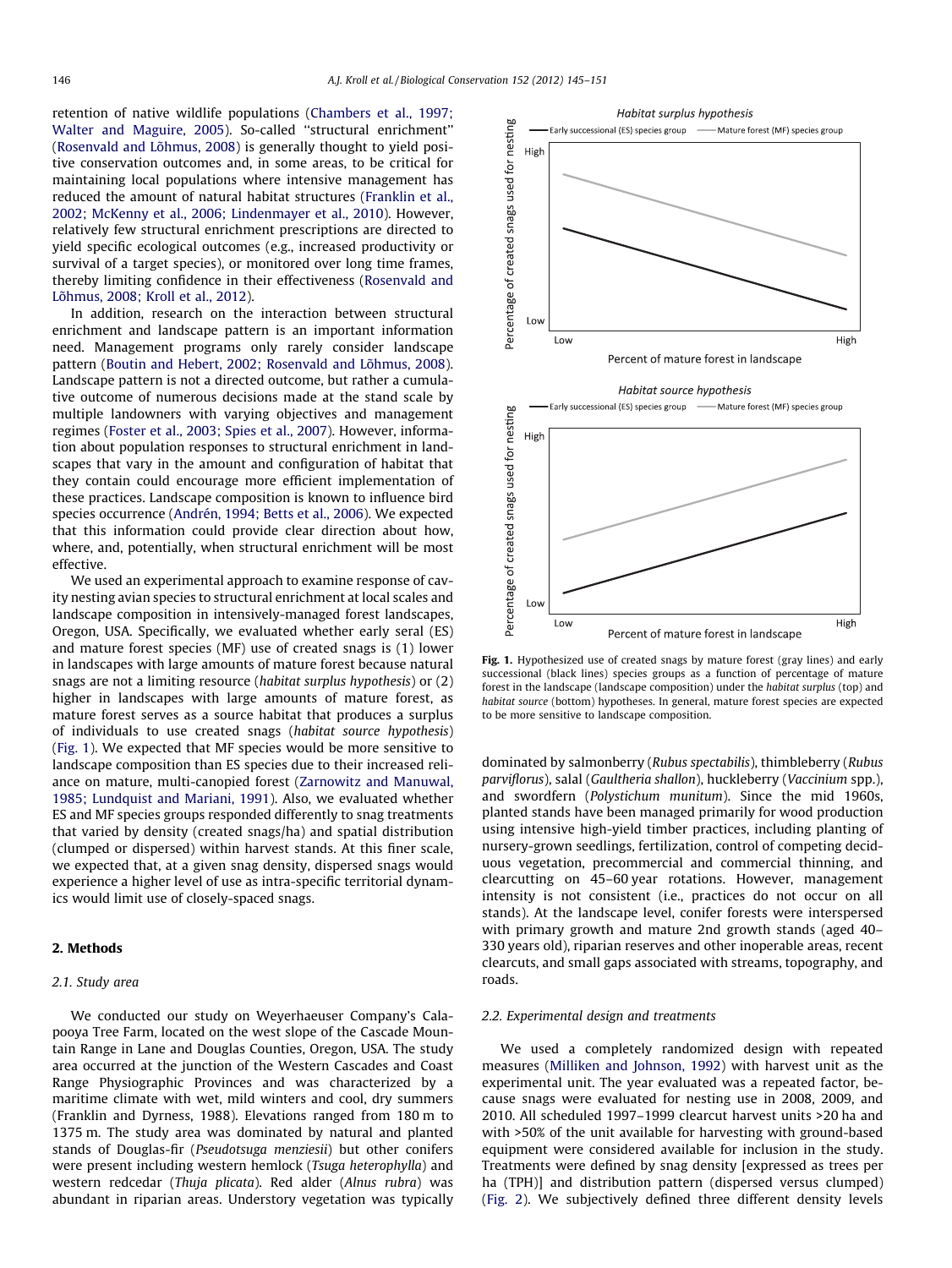<span id="page-2-0"></span>

| Density                       | Clumped created snags | Dispersed created snags |  |  |
|-------------------------------|-----------------------|-------------------------|--|--|
| Low<br>(0.5 created snag/ha)  |                       |                         |  |  |
| Medium<br>(1 created snag/ha) |                       |                         |  |  |
| High<br>(2 created snags/ha)  |                       |                         |  |  |

Fig. 2. Density and spatial arrangement of created snags in each of six treatment types, Cottage Grove, Oregon, USA, 2008–2010.

(low, 0.5 TPH; medium, 1 TPH; and high, 2 TPH) based on coordination with operations foresters and compromises based on logistical, safety, and financial considerations. These densities were multiplied by the area of each unit to derive a target number of trees for topping. Clumps constituted 5–7 trees/clump with trees no greater than 10 m apart from one another. For example, a 40 ha unit assigned the high density/dispersed treatment would have 80 individual trees dispersed across the unit; the high density/clumped treatment would have  ${\sim}$ 13 clumps created in the unit. We randomly assigned the 6 treatment combinations to harvest units.

We consulted with harvest managers and equipment operators regarding specific treatment prescriptions and size and distribution of created snags desired for each experimental unit, and operators had flexibility to choose trees to top based on value and location relative to safety and logistical constraints. Operators used a feller-buncher to create snags by raising the saw and topping a tree as high as the machine could safely extend (generally 5–10 m high). We instructed operators to target trees with minimum dimensions of >30.5 cm diameter at the top of the tree and >6 m high. Operators created 1111 snags on 28 experimental harvest settings in the study area from February 1997 to April 1999 (1012 snags were standing in 2008; [Table 1](#page-3-0)). Harvest units ranged in size from 21 to 50 ha. Randomization resulted in the interspersion of treatments across the full range of landscape conditions that we observed in the study. We note that forest practice regulations in Oregon require retention of either five green trees (live, merchantable trees) or five snags (>10 m in height and 27 cm in diameter) per ha ([Oregon Department of Forestry, 2007](#page-6-0)). Finally, the majority of the trees (>80%) used to make created snags were green, merchantable conifers. These trees do not generally have cavities or defects. As a result, most of the cavities that we monitored in our study resulting from avian foraging and nesting activities that occurred after snags were created.

# 2.3. Data collection

We monitored each created snag from April to August, 2008– 2010, to determine nesting use by cavity nesting birds. Daily monitoring began at dawn and continued throughout the day. On occasion, monitoring was conducted for several hours prior to dusk if nearby harvest operations created safety concerns or excessive noise. Each stand was visited at least once per week throughout the monitoring season. We used audio and visual clues to locate nesting attempts in created snags. An average of 5 min was spent watching each snag to identify active nests. During each visit, field technicians recorded the number of active cavity nests in each created snag. We wanted to test whether ES species were less likely to respond to landscape composition than MF species. To calculate an accurate estimate of this relationship, we counted an individual created snag as having been used for nesting once per year by species group, even if multiple nests were constructed during that year. In contrast, a created snag could be counted as having been used by both an ES and a MF species in the same year.

We used ArcGIS (v. 9.3) and stand inventory data to calculate the amount of forest >40 years old in a 1000 m buffer around each experimental unit (following [Warren et al., 2005](#page-6-0) and [Betts et al.,](#page-5-0) [2006](#page-5-0)). In addition, our original treatment structure treated both density and dispersion as categorical covariates (following [Arnett](#page-5-0) [et al., 2010](#page-5-0)). However, enough additional variation had developed in snag density and dispersion since the time of snag creation (because some snags had fallen) that we decided to treat these measures as continuous covariates. To this end, we used ArcGIS to estimate the median nearest neighbor distance ([Ripley, 1981\)](#page-6-0) among created snags within a harvest unit and to calculate snag density (number/ha) in each of the 28 experimental units. Large nearest neighbor values indicate the snags are well-dispersed and small values suggest clumping [\(Table 1](#page-3-0)).

Finally, we estimated snag densities in mature forest stands (>40 years of age) in order to evaluate our assumption that mature stands contained adequate numbers and sizes of snags to support cavity-nesting birds. In 2009, we randomly selected nine harvest units for sampling from all harvest units 40–65 years of age in our study area. We randomly placed belt transects in each stand so that 20% of each stand would be sampled ([Thompson, 2002\)](#page-6-0). Each belt transect was 6.1 m wide. The length of each transect varied because transects began and ended at harvest unit boundaries, which are irregular in shape. We placed transects parallel to one another and constrained the nearest distance so that doublesampling of snags did not occur. Our population totals only included snags >8 cm in diameter. Mature stands contained an average of 3.4 snags/ha (95% CL: 1.2, 5.5) >36 cm in diameter and 14.2 snags/ha (95% CL: 6, 22.5) <36 cm in diameter.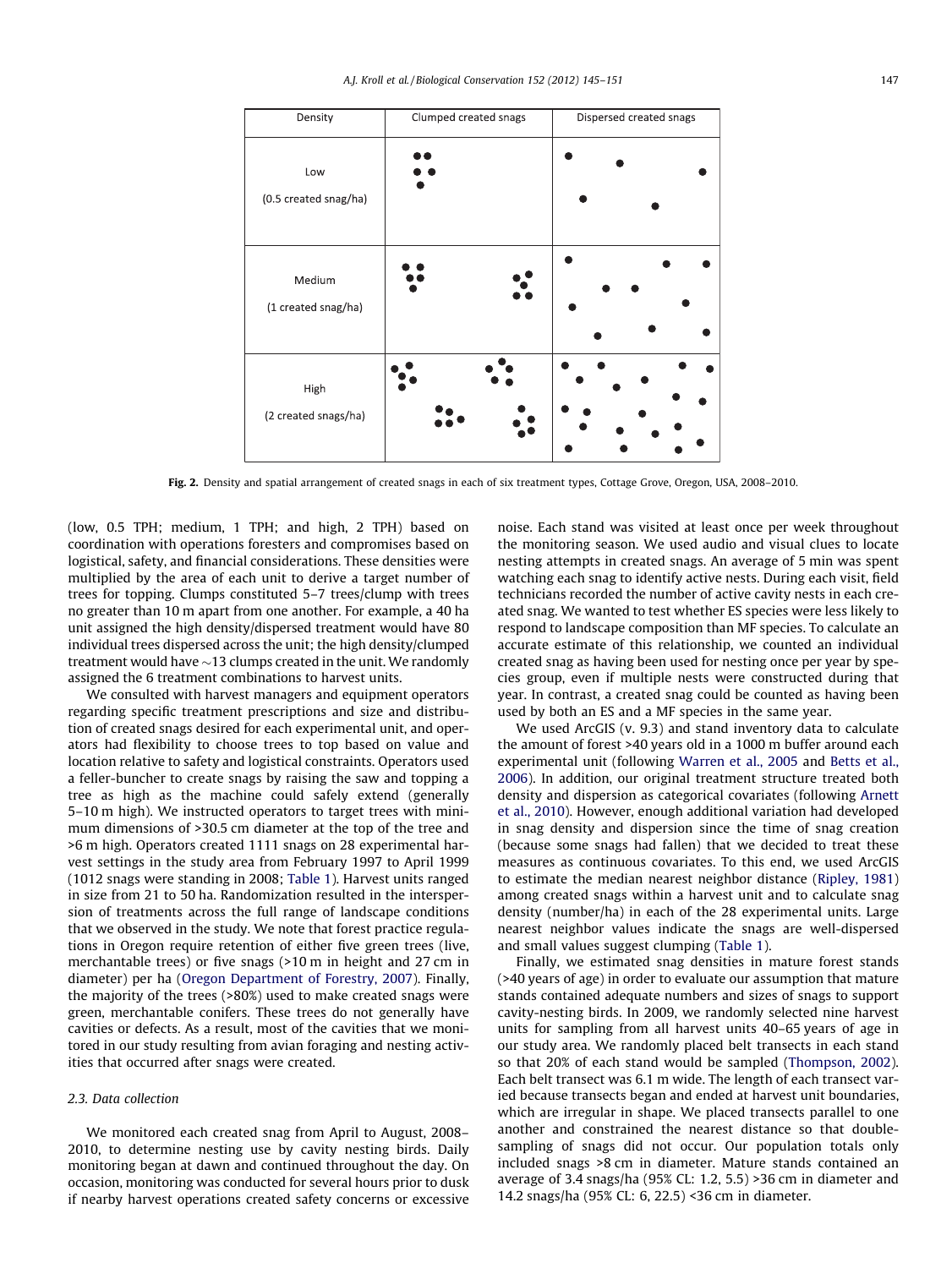#### <span id="page-3-0"></span>Table 1

Original treatment factors (distribution and categorical density, as measured in 2002) and continuous covariates (as measured in 2008–2010) used to describe snag density and snag dispersion (as measured by median nearest neighbor distance) used in the present analysis, Cottage Grove, Oregon, USA, 2008–2010.

| Original treatment<br>distribution | Original treatment<br>density | Number of<br>stands | Number of created snags in<br>treatment | Mean snag density (snags/<br>ha) | Mean snag dispersion<br>(m) |
|------------------------------------|-------------------------------|---------------------|-----------------------------------------|----------------------------------|-----------------------------|
| Clumped                            | Low.                          |                     | 43                                      | $0.35(0.20-0.50)$                | $5(3-7)$                    |
| Clumped                            | Medium                        |                     | 173                                     | $0.89(0.62 - 1.17)$              | $7(4-9)$                    |
| Clumped                            | High                          |                     | 306                                     | 1.69 (1.14–2.23)                 | $5(4-6)$                    |
| Dispersed                          | LOW                           | 6                   | 62                                      | $0.32(0.12 - 0.55)$              | 113 (49-190)                |
| Dispersed                          | Medium                        |                     | 195                                     | $0.99(0.89 - 1.07)$              | 49 (32–67)                  |
| Dispersed                          | High                          |                     | 233                                     | 1.54 (1.22–2.06)                 | $42(23-60)$                 |

### 2.4. Statistical analysis

We treated harvest units as the experimental units and individual snags as subsamples. In order to evaluate our main hypotheses, two additional covariates were evaluated: (1) the percent of mature (>age 40) forest in the landscape within 1000 m of the stand and (2) and whether a nesting attempt was made by an early successional (ES) or mature forest (MF) species. The binary responses assessed over time were individual nesting attempts. We used generalized estimating equations (GEEs) to model treatment (density and dispersion), year, and the covariates for cavity nester responses using the GENMOD procedure in [SAS Institute \(2004\).](#page-6-0) The GEE method is an extension of generalized linear models that provides for correlated discrete data [\(Stokes et al., 2000; Fieberg](#page-6-0) [et al., 2009\)](#page-6-0) and is commonly used for repeated measures or longitudinal data ([Diggle et al., 2002](#page-5-0)). The method requires specifying a working correlation structure, but the resulting standard errors are consistent even if the assumed structure is not correct [\(Stokes](#page-6-0) [et al., 2000; Meyers et al., 2002](#page-6-0)). Our generalized linear model used a logit link and binomial errors with an autoregressive order one (AR1) correlation structure. AR1 implies that the correlation between measurements depends on time between measurements and decreases as time between measurements increases, which seems to be reasonable based on the biology of our study system. We verified this to be a reasonable working correlation structure by comparing the model-based standard error estimates with the final robust estimates [\(Meyers et al., 2002](#page-6-0)).

The main model [\(Table 2\)](#page-4-0) included terms implied by the structure of the experiment (year, density, dispersion, and density  $*$  dispersion), the covariates (species group [i.e., ES or MF] and percent of mature forest in landscape), and cross-product terms we thought could be biologically important (species group  $*$  density, species group  $*$  dispersion, and species group  $*$  percent of mature forest). We standardized the continuous factors to minimize the potential for problems with multicollinearity. We examined Type III chi-square tests to determine the statistical significance of the factors. We computed estimated values (e.g., [Fig. 3](#page-4-0)) using a more parsimonious model from which non-significant crossproduct terms had been removed. Estimated values were computed on the logit scale and back-transformed to the percent scale.

# 3. Results

We recorded nesting use of created snags by 6 ES species (house wren Troglodytes aedon, northern flicker Colaptes auratus, purple martin Progne subis, red-breasted sapsucker Sphyrapicus ruber, violet-green swallow Tachycineta thalassina, and western bluebird Sialia mexicana) and 4 MF species (chestnut-backed chickadee Poecile rufescens, hairy woodpecker Picoides villosus, northern saw-whet owl Aegolius acadicus, and red-breasted nuthatch Sitta canadensis). Cavity nesting birds built 59, 64, and 43 ES nests and 70, 98,105 MF nests in 2008, 2009, and 2010, respectively. Four hundred and eleven (93%) of the nests were constructed by chestnut-backed chickadees, house wrens, and northern flickers.

One thousand twelve, 980, and 950 created snags remained standing in 2008, 2009, and 2010, respectively. Mean diameter at breast height of all 1012 created snags was 49.7 cm (SE = 1.7, range =  $17.8 - 101.1$ ) and mean height was  $6.5 \text{ m}$  (SE = 0.1, range = 3.7–10.1). Diameter at breast height ( $n = 28$ ,  $F_{5,22} = 0.79$ ,  $P = 0.57$ ) and snag height ( $n = 28$ ,  $F_{5,22} = 1.12$ ,  $P = 0.38$ ) did not differ among treatments. We did not find evidence of a correlation between diameter at breast height and snag height (Pearson's correlation coefficient =  $0.01$ ;  $95%$  CL:  $-0.06$ ,  $0.07$ ). The average (1 SE; range) amount of mature forest in the landscape was 0.38 (0.02; 0.13–0.58), 0.33 (0.02; 0.14–0.57), and 0.33 (0.02; 0.15– 0.57) in 2008, 2009, and 2010, respectively.

We found a significant interaction between spatial dispersion of created snags and bird species group ( $\chi^2$  = 5.81, P = 0.016; [Table 2\)](#page-4-0) on avian use of created snags. Use of created snags was positively associated with spatial dispersion of snags, with MF species displaying greater sensitivity to spatial dispersion than ES species ([Fig. 3](#page-4-0)).

We found a significant effect of landscape composition on created snag use ( $\chi^2$  = 8.84, P = 0.003; [Table 2\)](#page-4-0). Both ES and MF species groups were less likely to use created snags for nesting as the percentage of mature forest in the landscape increased ([Fig. 3](#page-4-0)), a result that provided support for the habitat surplus hypothesis. However, this relationship was more pronounced for MF species, as the percentage of created snags used by ES species varied only from 3% to 10% across the range of values of mature forest in the landscape that we sampled (13–58%), while percent use by MF varied from 4% to 35% [\(Fig. 3](#page-4-0)). We did not find support for an interaction between species group and landscape composition ( $\chi^2$  = 1.5, *P* = 0.221; [Table 2](#page-4-0)).

## 4. Discussion

Large-scale field experiments can provide strong inference about operational practices that balance commercial extraction of resources and conservation of wildlife communities. For example, intensive management of forest stands can reduce the number and distribution of structural features such as snags and downed logs, thereby reducing habitat quality for organisms that rely on these features [\(Hayes et al., 2005](#page-6-0)). Alternative practices can retain or provide supplemental structures that will increase habitat quality at the local level ([Bunnell et al., 2002; Vuidot et al., 2011](#page-5-0)), yet information is not available about population responses to local structural enrichment in landscapes that vary in the amount and configuration of habitat that they contain. Given that the acreage of intensively managed forest is increasing to meet the growing global demand for wood products and other ecological services ([Binkley et al., 2005; Carnus et al., 2006](#page-5-0)), managers require information about efficient operational practices and how to implement them to increase ecological benefits ([Nájera and Simonetti, 2010\)](#page-6-0).

We found a significant effect of landscape composition on created snag use by cavity-dependent birds. Both ES and MF species groups were less likely to use created snags for nesting as the percentage of mature forest in the landscape increased, although the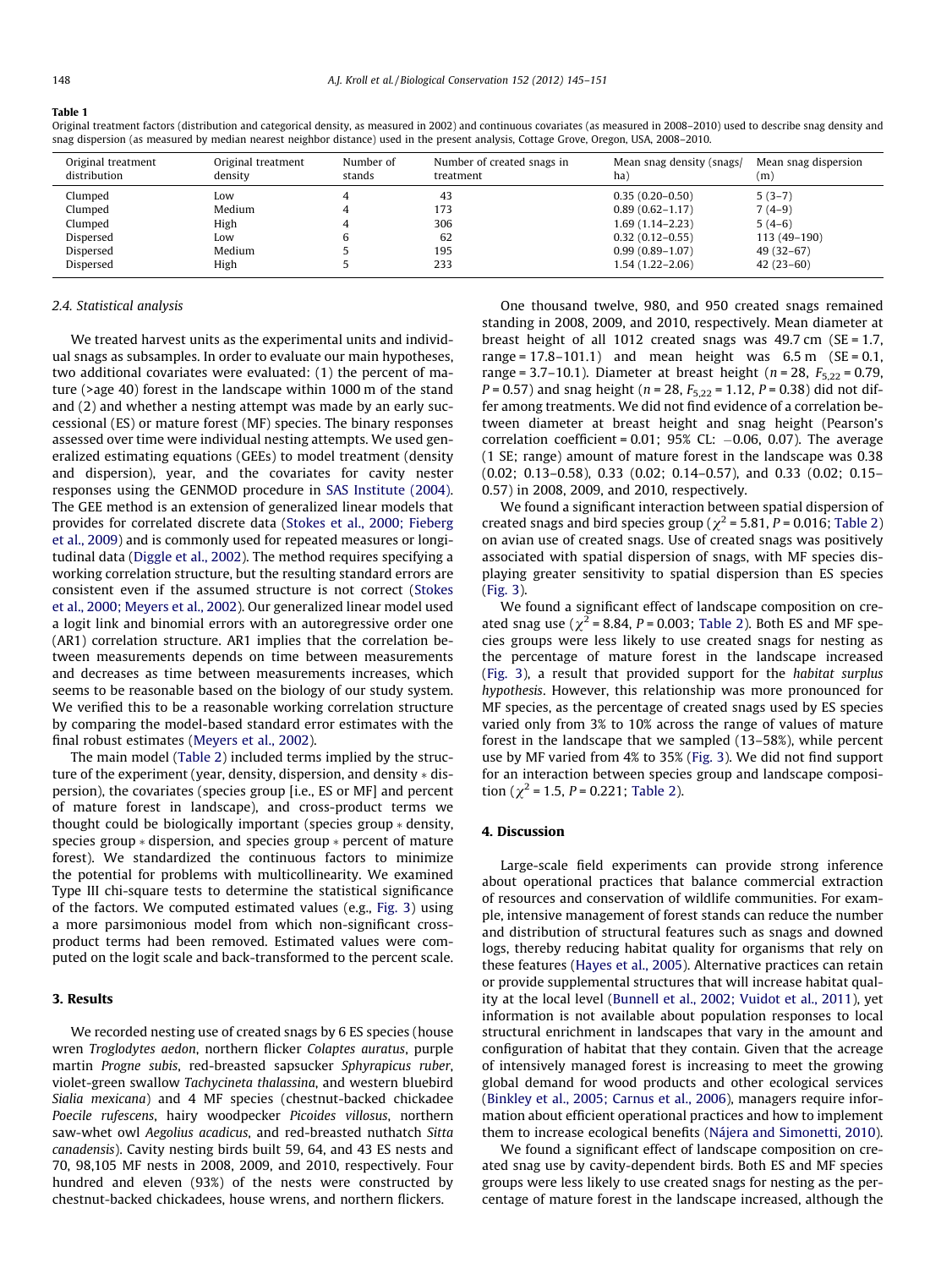## <span id="page-4-0"></span>Table 2

Type III tests for treatment and covariate effects on percent of created snags used for nesting by early successional (ES) or mature forest (MF) associated species, Cottage Grove, Oregon, USA, 2008–2010.

| Contrast                                                                   | Degrees of freedom |      | $Pr > \gamma^2$ |
|----------------------------------------------------------------------------|--------------------|------|-----------------|
| Year                                                                       |                    | 3.57 | 0.167           |
| Snag density (snags/ha)                                                    |                    | 0.15 | 0.702           |
| Dispersion of snags (m)                                                    |                    | 3.51 | 0.061           |
| Snag density (snags/ha) $*$ dispersion of snags (m)                        |                    | 0.25 | 0.616           |
| Species group (ES or MF)                                                   |                    | 9.07 | 0.003           |
| Species group $*$ snag density (snags/ha)                                  |                    | 0.46 | 0.496           |
| Species group * median nearest neighbor distance (m)                       |                    | 5.81 | 0.016           |
| Percent of mature forest (>40 years old) in landscape                      |                    | 8.84 | 0.003           |
| Species group $*$ percent of mature forest ( $>40$ years old) in landscape |                    | 1.50 | 0.221           |

### Early successional (ES) species group



Fig. 3. Predicted percent of snags used for nesting as a function of the percent of mature forest (>40 years old) in the landscape (surrounding 1000 m buffer) and median nearest neighbor distance of created snags (5, 45, and 113 m). The panels show the relationship for early successional (ES; top) and mature forest (MF; bottom) species groups. Snag density was set to the mean value (0.4 snags/ha) and the results were averaged across years (2008–2010).

relationship was more pronounced for MF species. These results support the habitat surplus hypothesis although we note that the mechanisms driving these responses appear to differ by seral-stage association. In landscapes dominated by mature forest, sufficient amounts of early successional habitat might not exist to supply ES colonists to use created snags in harvest units (the habitat source hypothesis). In contrast, MF species may be less likely to use created snags in landscapes dominated by mature forests because snags are not a limiting factor (the habitat surplus hypothesis) and the subsidy provided by created snags is not required. Although [Lawler](#page-6-0) [and Edwards \(2002\)](#page-6-0) determined that landscape composition was a strong predictor of nesting habitat for three of four cavity nesting birds that they studied, our results contrast with those reported by [Warren et al. \(2005\)](#page-6-0), who did not find strong effects of landscape composition on the occurrence of cavity nesting birds. [Warren et al. \(2005\)](#page-6-0) posited that landscape composition cannot influence bird distributions if local habitat attributes are lacking. Our results extend this supposition, and indicate that suitable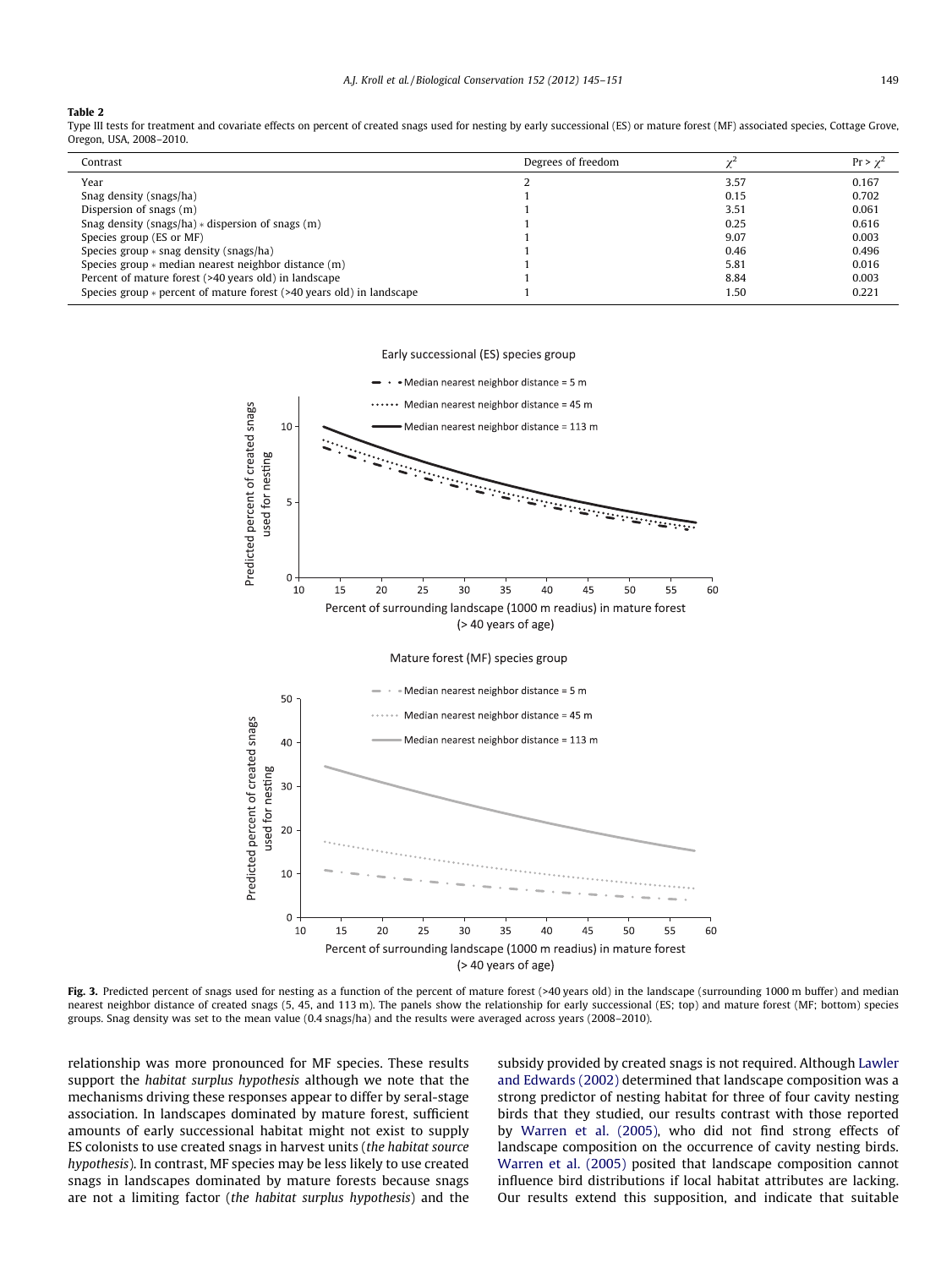<span id="page-5-0"></span>habitat at the local scale has a greater chance of remaining unoccupied if habitat is relatively abundant at the landscape scale. We presume that the effect of increasing rates of created snag colonization with mature forest loss likely has a limit; at extremely low amounts of mature forest, few, or no, dispersers should be available to settle in created snags. However, we did not observe such thresholds, despite the fact that the amount of mature forest cover ranged from 13% to 58% in our landscapes.

[Raphael and Morrison \(1987\)](#page-6-0) recommended leaving snags in clumps to meet nesting and foraging requirements, in part because natural snags are typically found in clumps (Bull et al., 1997 although see Harmon et al., 2004). In addition, clumping snags may be more practical given factors such as efficiency of creation, equipment operation, and logistics of monitoring (Chambers et al., 1997). However, in situations where cavities are limited or clustered, agonistic or territorial interactions can be more evident (Bull et al., 1997; Walter and Maguire, 2005). Indeed, our results indicate that clumping may lead to reduced levels of nesting use. We suggest that a conservative approach to addressing this problem is to distribute created snags in both clusters and individually within individual harvest units.

In a review of deadwood distribution, Bunnell et al. (2002) suggested leaving up to 23 snags/ha in managed conifer forests. Our data suggest that stands 40 years or older will contain large snags (>36 cm dbh) at densities  ${\sim}150\%$  higher than what we evaluated in our highest density treatment, largely as a result of mortality from self-thinning ([Oliver and Larson, 1996](#page-6-0)). Other researchers in our study region have reported variable snag densities required for maintaining cavity nesting bird communities, ranging from 0.3 snags/ha [\(Neitro et al., 1985](#page-6-0)) to 14 snags/ha [\(Schreiber and](#page-6-0) [deCalesta, 1992\)](#page-6-0). We evaluated created snags at densities on the lower end of this range and did not find an effect of snag density on nesting use. However, those species that used the created snags for nesting most frequently may not be sensitive to snag density. For example, nest survival for the three primary species utilizing created snags was generally similar to or higher than survival rates reported for these species, suggesting that created snags may be equivalent substitutes for natural snags (Kroll, unpub. data). Additional research is needed to determine what densities of created snags are required to support nesting populations of cavitydependent birds that occur in our study area but which we observed in very low numbers (although regenerating harvest stands may lack other structural features that are required by these species, e.g., well-developed canopies).

## 5. Management implications

Structural enrichment is often proposed as a management tool to promote species retention on intensively managed landscapes. However, information is limited about ecological effectiveness of different structural types and how to distribute structures at local and landscape levels. Our results suggest that created snags will receive the highest levels of nesting use by cavity-dependent birds when they are widely spaced within individual harvest units. Clumping of created snags within harvest units is operationally more efficient, and may be preferred when worker safety regulations are taken into account, but our results suggest that this decision will lead to reduced levels of nesting use. In addition, we found that use of created snags was highest when the proportion of mature landscape (>40 years old) in the landscape was relatively low (<30%). That is, local structural enrichment will be most effective when snags are limited in availability at the landscape scale. Managers should consider preferentially targeting intensively managed landscapes for placement of created snags, rather than mixed-ownership landscapes where multiple values are targeted in management programs (e.g., biological reserves as well as commodity production) and snags are less likely to be a limiting factor for populations of cavity-dependent organisms.

# Acknowledgments

Matthew Etterson and two anonymous reviewers provided useful comments that improved the manuscript. We thank Weyerhaeuser Company and Oregon Forest Industry Council for financial support for the study. We are grateful to F. Williams, R. Wininger, J. Christianson, H. McIntyre, K. Bachelder, and D. VanWinkle for their assistance.

# Appendix A. Supplementary material

Supplementary data associated with this article can be found, in the online version, at [http://dx.doi.org/10.1016/j.biocon.2012.03.](http://dx.doi.org/10.1016/j.biocon.2012.03.029) [029.](http://dx.doi.org/10.1016/j.biocon.2012.03.029)

# References

- Andrén, H., 1994. Effects of habitat fragmentation on birds and mammals in landscapes with different proportions of suitable habitat: a review. Oikos 71, 355–366.
- Armsworth, P.R., Armsworth, A.N., Compton, N., Cottle, P., Davies, I., Emmett, B.A., Fandrich, V., Foote, M., Gaston, K.J., Gardiner, P., Hess, T., Hopkins, J., Horsley, N., Leaver, N., Maynard, T., Shannon, D., 2010. The ecological research needs of business. J. Appl. Ecol. 47, 235–243.
- Arnett, E.B., Kroll, A.J., Duke, S.D., 2010. Avian foraging and nesting use of created snags in intensively-managed forests of western Oregon, USA. Forest Ecol. Manage. 260, 1773–1779.
- Bailey, J.D., Tappeiner, J., 1998. Effects of thinning on structural development in 40 to 100-year-old Douglas-fir stands in western Oregon. Forest Ecol. Manage. 108, 99–113.
- Berlik, M.M., Kittredge, D.B., Foster, D.R., 2002. The illusion of preservation: a global environmental argument for the local production of natural resources. J. Biogeogr. 29, 1557–1568.
- Betts, M.G., Forbes, G.J., Diamond, A.W., Taylor, P.D., 2006. Independent effects of fragmentation on forest songbirds: an organism-based approach. Ecol. Appl. 16, 1076–1089.
- Binkley, C.S., Aronow, M.E., Washburn, C.L., New, D., 2005. Global perspectives on intensively managed plantations: implications for the Pacific Northwest. J. Forest. 103, 61–64.
- Boutin, S., Hebert, D., 2002. Landscape ecology and forest management: developing an effective partnership. Ecol. Appl. 12, 390–397.
- Brockerhoff, E.G., Jactel, H., Parrotta, J.A., Quine, C.P., Sayer, J., 2008. Plantation forests and biodiversity: oxymoron or opportunity? Biodivers. Conserv. 17, 925–951.
- Bull, E.L., Parks, C.G., Torgersen, T.R., 1997. Trees and Logs Important to Wildlife in the Interior Columbia River Basin. US Department of Agriculture, Forest Service, Portland, OR, p. 55.
- Bunnell, F.L., Huggard, D.J., 1999. Biodiversity across spatial and temporal scales: problems and opportunities. Forest Ecol. Manage. 115, 113–126.
- Bunnell, F.L., Boyland, M., Wind, E., 2002. How should we spatially distribute dead and dying wood? In: Laudenslayer Jr., W.F., Shea, P.J., Valentine, B.F., Weatherspoon, C.P., Lisle, T.E. (Eds.), Proceedings of the Symposium on the Ecology and Management of Dead Wood in Western Forests. Gen. Tech. Rep. PSW-GTR-181, Pacific Southwest Research Station, Forest Service, US Department of Agriculture, Albany, CA, USA, pp. 739–752.
- Carnus, J.-M., Parrotta, J., Brockerhoff, E., Arbez, M., Jactel, H., Kremer, A., Lamb, D., O'Hara, K., Walters, B., 2006. Planted forests and biodiversity. J. Forest. 104, 65– 77.
- Chambers, C.L., Carrigan, T., Sabin, T.E., Tappeiner, J., McComb, W.C., 1997. Use of artificially created Douglas-fir snags by cavity-nesting birds. Western J. Appl. Forest. 12, 93–97.
- Diggle, P.J., Heagerty, P.J., Liang, K.Y., Zeger, S.L., 2002. Analysis of Longitudinal Data. Oxford University Press, Oxford, England.
- Fieberg, J., Rieger, R.H., Zicus, M.C., Schildcrout, J.S., 2009. Regression modelling of correlated data in ecology: subject-specific and population averaged response patterns. J. Appl. Ecol. 46, 1018–1025.
- Foster, D., Swanson, F., Aber, J., Burke, I., Brokaw, N., Tilman, D., Knapp, A., 2003. The importance of land-use legacies to ecology and conservation. Bioscience 53, 77– 88.
- Franklin, J.F., Spies, T.A., Pelt, R.V., Carey, A.B., Thornburgh, D.A., Berg, D.R., Lindenmayer, D.B., Harmon, M.E., Keeton, W.S., Shaw, D.C., Bible, K., Chen, J., 2002. Disturbances and structural development of natural forest ecosystems with silvicultural implications, using Douglas-fir forests as an example. Forest Ecol. Manage. 155, 399–423.
- Harmon, M.E., Franklin, J.F., Swanson, F., Sollins, P., Gregory, S.V., Lattin, P.D., Andersen, N.H., Cline, S.P., Aumen, N.G., Sedell, J.R., Leinkaemper, G.W., Cromack Jr., K., Cummins, K.W., 2004. Ecology of coarse woody debris in temperate